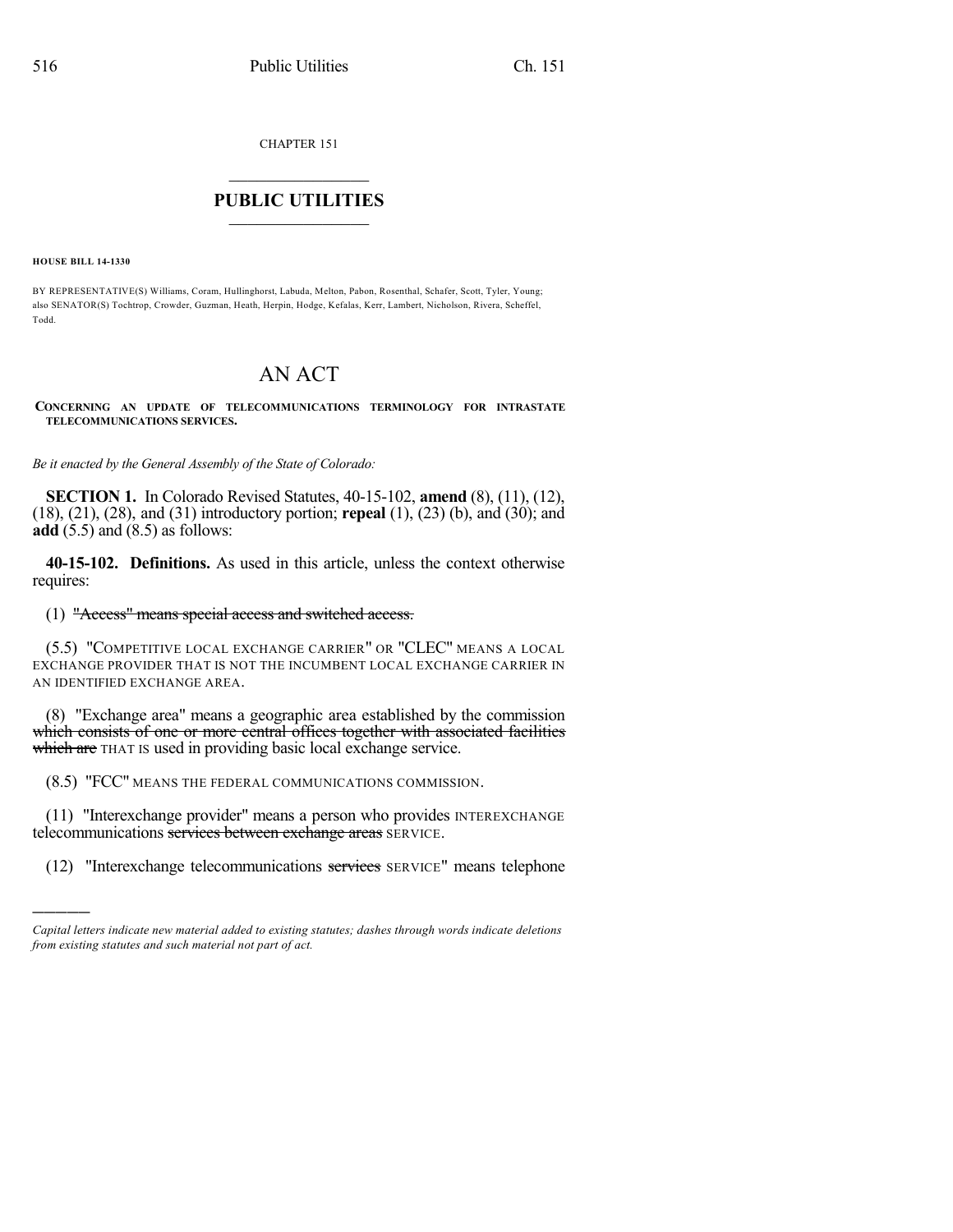services, SERVICE BETWEEN EXCHANGE AREAS THAT IS not included in basic local exchange service. and which are priced based upon usage.

(18) "Local exchange provider" OR "LOCAL EXCHANGE CARRIER" means any person authorized by the commission to provide basic local exchange service.

(21) "Premium services" means any enhanced or improved product or service offered by a telecommunications SERVICE provider which THAT is not functionally required for the provision of basic local exchange or interexchange service and which THAT the customer may purchase at his OR HER option.

(23) (b) "Private telecommunications network" also includes:

(I) Any telecommunications service, the operation, facilities, or premises of which are or may be shared by energy utilities, used solely and exclusively by and for such utilities and not for resale, directly or indirectly; and

(II) A telecommunications service owned or leased by a college, as defined in section 23-3-103 (1), C.R.S., used solely and exclusively by and for such college and not for resale, directly or indirectly, for the purpose of providing services to:

(A) Students residing in housing owned by or affiliated with such college, students registered and enrolled at such college, and invited guests of such students; or

(B) Faculty, staff, or concessionaires of such college or the invited guests of such faculty, staff, or concessionaires.

(28) "Switched access" means the services or facilities furnished by a local exchange company TELECOMMUNICATIONS PROVIDER to interexchange providers which THAT allow them to use the basic exchange network for origination or termination of interexchange telecommunications services SERVICE.

(30) "Toll reseller" means a person who provides toll services to end-use customers by using the transmission facilities, including without limitation wire, cable, optical fiber, or satellite or terrestrial radio signals, of another person. A toll reseller may, but need not, possess its own switching facilities.

(31) "Toll service" means a type of telecommunications service, commonly known as long-distance service, that is provided on an intrastate basis between LATAs and within LATAs and that is:

**SECTION 2.** In Colorado Revised Statutes, 40-15-113, amend (1) introductory portion and (1) (c) as follows:

**40-15-113. Unauthorized charge for services.** (1) A provider of telecommunications services SERVICE shall not engage in the following activities:

When providing billing services for a telecommunications provider, knowingly or recklessly participating in charging or billing a customer for goods or services without the customer's authorization to add such THE goods or services to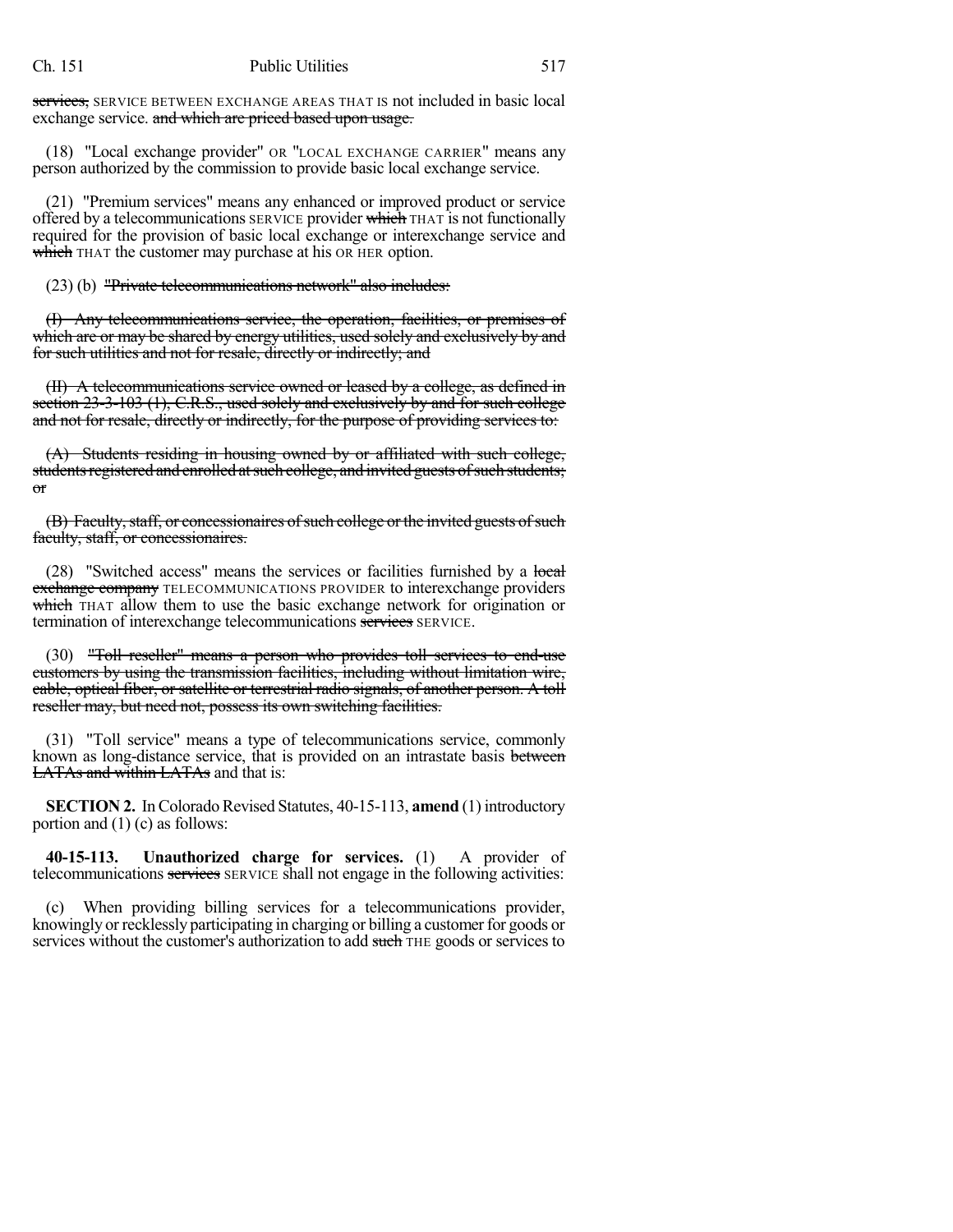the customer's bill; except that, in accordance with federal law, this paragraph (c) shall DOES not apply to a provider of wireless CMRS services.

**SECTION 3.** In Colorado Revised Statutes, 40-15-302, **amend** (5) as follows:

**40-15-302. Manner of regulation - rules.** (5) Consistent with the provisions of section 40-15-301 (1), rates for nonoptional operator services shall MUST allow the provider of such THE services the opportunity to earn a just and reasonable return on the associated used and useful investment, including but not limited to equipment costs incurred to originate such THE services. Such THE rates shall be set at or below a single statewide benchmark rate as determined by the commission that is applicable to all providers, unless the commission approves a higher rate. The statewide benchmark rate shall MUST apply to all nonoptional operator services regardless of whether such THE services are provided in connection with intraLATA or interLATA A LOCAL EXCHANGE OR INTEREXCHANGE telecommunications service. If the commission approves a rate higher than the benchmark rate, and the commission determines that disclosure of the rate to customers is in the public interest, the commission may require the nonoptional operator services provider to orally disclose, to the person responsible for payment of the telephone call, the total charges for the call and that such THE charges are higher than the benchmark rate. The nonoptional operator services provider shall make such THE disclosure at no charge to the caller and before the call is connected, allowing the caller to disconnect before incurring any charges. If the commission finds, after notice and opportunityfor a hearing, that a nonoptional operatorservices provider has violated this subsection  $(5)$ , the commission may, in addition to such other enforcement powers as may be authorized in this title, order any regulated telecommunications service provider to block access to the nonoptional operator services provider for all intrastate operator-handled calls. A regulated telecommunications provider that blocks the access of a nonoptional operator services provider in compliance with an order of the commission and incurs attorney fees or costs to defend such THE action shall be Is entitled to recover its costs and attorney fees in each such proceeding. The commission shall promulgate rules necessary to implement this subsection  $(5)$ .

**SECTION 4.** In Colorado Revised Statutes, 40-15-302.5, **amend** (1) introductory portion,  $(1)$   $(a)$ ,  $(1)$   $(b)$ ,  $(1)$   $(c)$ ,  $(2)$ , and  $(3)$  as follows:

**40-15-302.5. Resellers of toll services - registration required.** (1) Toll resellers INTEREXCHANGE PROVIDERS shall register with the commission in a form satisfactory to the commission. Such A registration shall MUST include, at a minimum, the following information updated within fifteen days after any change:

(a) The toll reseller's INTEREXCHANGE PROVIDER's name and complete address;

(b) All names under which the toll reseller INTEREXCHANGE PROVIDER does business;

(c) All names and identification numbers under which the toll reseller INTEREXCHANGE PROVIDER has registered with the Colorado secretary of state or the Colorado department of revenue;

(2) Toll resellers who register AN INTEREXCHANGE PROVIDER THAT REGISTERS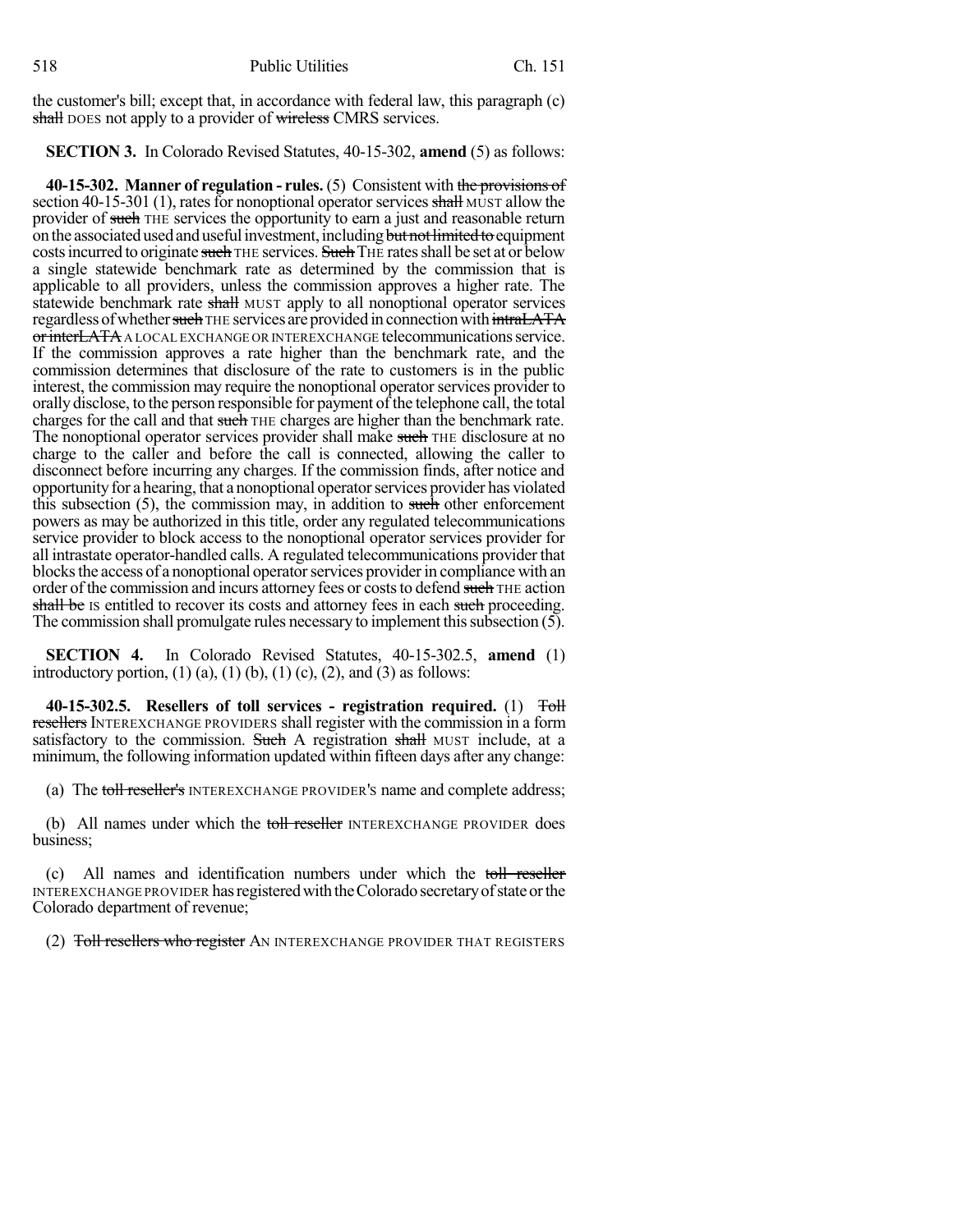in accordance with subsection (1) of this section shall be IS exempt from regulation by the commission except as otherwise provided in this section.

(3) Forthe purpose of enforcing section 40-15-112, the commissionmayexercise any of the powers conferred under articles 1 to 7 of this title against a toll reseller AN INTEREXCHANGE PROVIDER and, in cases of complaints filed under section 40-6-108, may order a toll reseller AN INTEREXCHANGE PROVIDER to make due reparations to the complaining party.

**SECTION 5.** In Colorado Revised Statutes, 40-15-305, **amend** (1) (b) (II) as follows:

**40-15-305. Time period for consideration of deregulation of emerging competitive telecommunications service.** (1)(b) Indetermining whether effective competition for a specific telecommunicationsservice exists, the commission shall make findings, after notice and opportunity for hearing, and shall issue an order based upon consideration of the following factors as the commission deems applicable in particular cases:

(II) The number of other providers ENTITIES offering similar services;

**SECTION 6.** In Colorado Revised Statutes, 40-15-502, **amend** (2), (3) (a), (3) (b) (I), (3) (b) (IV) (B), and (4) as follows:

**40-15-502. Expressions of state policy.** (2) **Basic service.** Basic service is the availability of high quality, minimum elements of LOCAL EXCHANGE telecommunications services SERVICE, as defined by the commission, at just, reasonable, and affordable rates to all people of the state of Colorado. The commission shall conduct a proceeding when appropriate, but no later than July 1, 1999, and no less frequently than every three years to consider the revision of the definition of basic service, with the goal that every citizen of this state shall have access to a wider range of services at rates that are reasonably comparable as between urban and rural areas.

(3) **Universal basic service - affordability of basic service.** (a) The commission shall require the furtherance of universal basic service, toward the ultimate goal that basic service be available and affordable to all citizens ofthe state of Colorado. The general assembly acknowledges the use of low-income telephone assistance programs, including but not limited to "life-line" and "link-up", and telecommunications relay services for disabled telephone users to further the goal of universal service. The commission shall have the authority to MAY regulate providers of telecommunications services to the extent necessary to assure that universal basic service is provided AVAILABLE to all consumers in the state at fair, just, and reasonable rates.

(b)(I) Consistent with the public interest goal of maintaining affordable, and just, and reasonably priced basic local telecommunications EXCHANGE service for all citizens of the state, the commission shall structure telecommunications regulation to achieve a transition to a fully competitive telecommunications market with the policy that prices for residential basic local exchange service, including zone charges, if any, do not rise above the levels determined by the commission.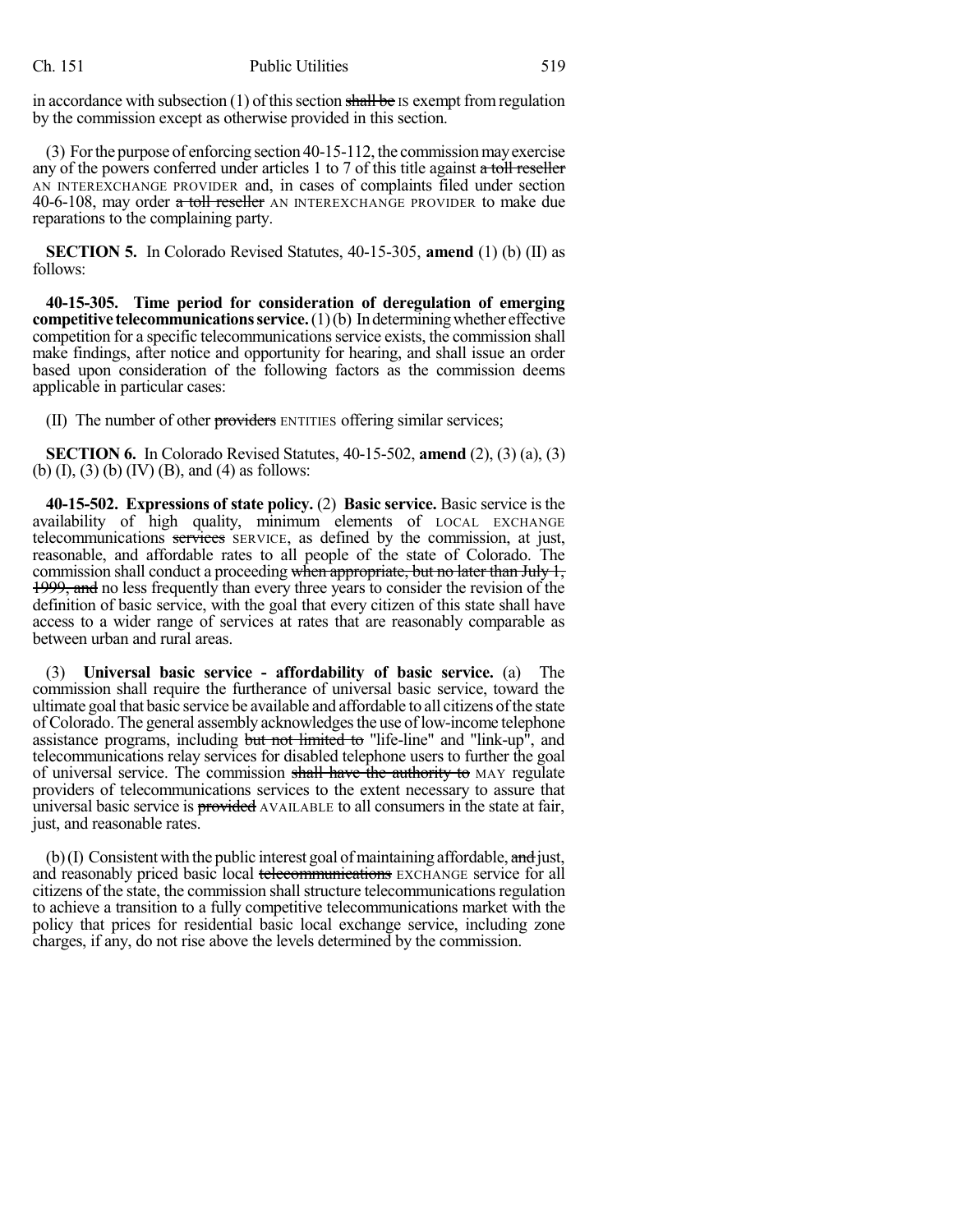(IV) (B) If there are areas within a provider's base rate area, as determined by the commission, that are receiving subsidies, such THOSE areas may continue to receive subsidies or be eligible for funding under the universal service support funding mechanisms after July 1, 1996, at the commission's discretion.

(4) **Universal accessto advanced service.** The general assembly acknowledges the goal of universal access to advanced service to all telecommunications consumers in CITIZENS OF this state. The commission shall consider the impact of opening entry to the local exchange market and shall determine whether additional support mechanisms may be necessary to promote this goal if competition for local exchange services fails to deliver advanced services in all areas of the state.

**SECTION 7.** In Colorado Revised Statutes, 40-15-503, **amend** (2) (e); and **repeal** (1), (2) (a), (2) (b), (2) (g) (I), (2) (g) (II), (2) (g) (III), (2) (g) (IV) (A), and  $(2)$  (g) (VII) as follows:

**40-15-503. Opening of competitive local exchange market - process of negotiation and rule-making - issues to be considered by commission.** (1) Commencing on or before May 24, 1995, and concluding on or before January 1, 1996, members of the working group identified in section 40-15-504 shall meet and attempt to reach consensus on proposed rules to be submitted to the commission for consideration and adoption as appropriate to implement section 40-15-502 (1).

(2) (a)  $\Theta$ n or before January 1, 1996, the commission shall initiate rule-making proceedings to implement section  $40-15-502(1)$ . Rules adopted in such proceedings shall become effective on or before July 1, 1996. The commission shall grant substantial deference to the proposals submitted by the working group under subsection  $(1)$  of this section in regard to issues on which the working group reports it has reached consensus. Said rules shall be designed to foster and encourage the emergence of a competitive telecommunications marketplace and may include more active regulation of one provider than another or the imposition of geographic limits or other conditions on the authority granted to a provider. In addition, in adopting such rules, the commission shall consider the differences between the economic conditions of rural and urban areas.

(b) In adopting rules under paragraph  $(a)$  of this subsection  $(2)$ , the commission shall adopt rules governing, and shall establish methods of paying for, without limitation, the following:

(I) Cost-based, nondiscriminatory carrier interconnection to essential facilities or functions, which shall be unbundled;

(II) Cost-based number portability and the competitively neutral administration of telephone numbering plans;

(III) Cost-based, open network architecture;

(IV) Terms and conditions for resale of services that enhance competition;

(V) Appropriate means of assessing, collecting, and distributing contributionsto the Colorado high cost administration fund created in section 40-15-208 and any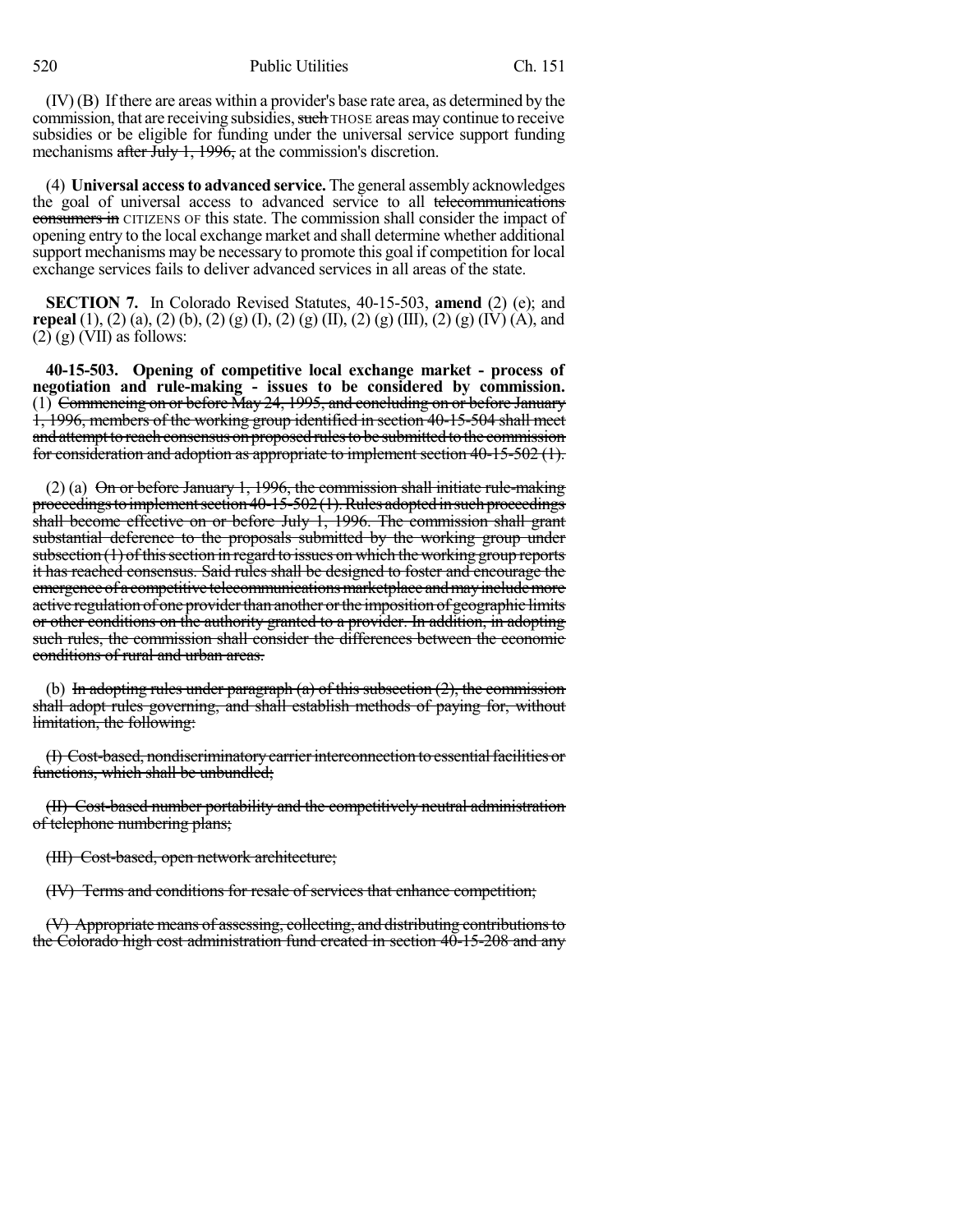#### other financial support mechanisms adopted by the commission under section  $40-15-502(4)$ ; and

### (VI) Access to emergency 911 service.

(e) Applications for certificates of public convenience and necessity to provide basic local exchange service pursuant to this subsection  $(2)$  may be filed with the commission at any time. after the effective date of the rules required. A person that, on or before January 1, 1995, held a certificate of public convenience and necessity to provide basic local exchange service under part 2 of this article and who still holds such THE certificate shall continue to have such authority without having to apply NEED NOT REAPPLY to the commission for additional or continued authority.  $N\ddot{\text{o}}$  A provider of local exchange services shall NOT operate in this state without a certificate of public convenience and necessity.

 $(g)$  (I) In adopting rules under paragraph (a) of this subsection (2), and in order to implement the provisions of this part 5 on or before July 1, 1996, as contemplated in said paragraph (a), the commission shall require that any telecommunications service provider that will provide unbundled facilities or functions, interconnection, services for resale, or local number portability pursuant to the rules adopted under said paragraph (a) shall file an advice letter with the commission to place into effect tariffs containing temporary interim rates, terms, and conditions of sale for those services. In connection with the filing of such tariffs, the commission shall initiate a temporary or emergency proceeding, pursuant to the authority granted in section  $40-2-108$  (2) or in article 6 of this title, having as its objective the issuance of orders approving such tariffs as filed or as modified by the commission and allowing such filed or modified tariffs to go into effect on or before July 1, 1996, subject to true-up and pending the effectiveness of commission tariffs as contemplated in subparagraph (II) of this paragraph  $(g)$  or of interconnection agreements adopted by negotiation or arbitration and approved by the commission pursuant to 47 U.S.C. sec. 252 (e), whichever first occurs.

(II) Immediately upon the issuance of orders approving temporary interimtariffs pursuant to subparagraph (I) of this paragraph  $(g)$ , the commission shall initiate a proceeding under section 40-6-111, having as its objective the adoption of commission tariffs and the issuance of orders to effectuate any necessary true-up. For purposes of this subparagraph (II), the commission may, but need not, suspend any rate, fare, toll, rental, charge, classification, contract, practice, rule, or regulation as provided in section 40-6-111.

(III) Commission tariffs adopted pursuant to subparagraph (II) of this paragraph (g) shall supersede the temporary interim tariffs adopted pursuant to subparagraph (I) of this paragraph (g). Interconnection agreements adopted by negotiation or arbitration and approved by the commission pursuant to  $47 \text{ U.S.C.}$  sec.  $252 \text{ (e)}$  shall supersede both the temporary interim tariffs and the commission tariffs, but only with regard to the specific services covered by such agreements and only to the extent that the terms of such agreements are held applicable to persons other than the parties to the agreements.

(IV) (A) In developing temporary interim tariffs, telecommunications service providers and the commission shall make every effort to ensure that the rates, terms,